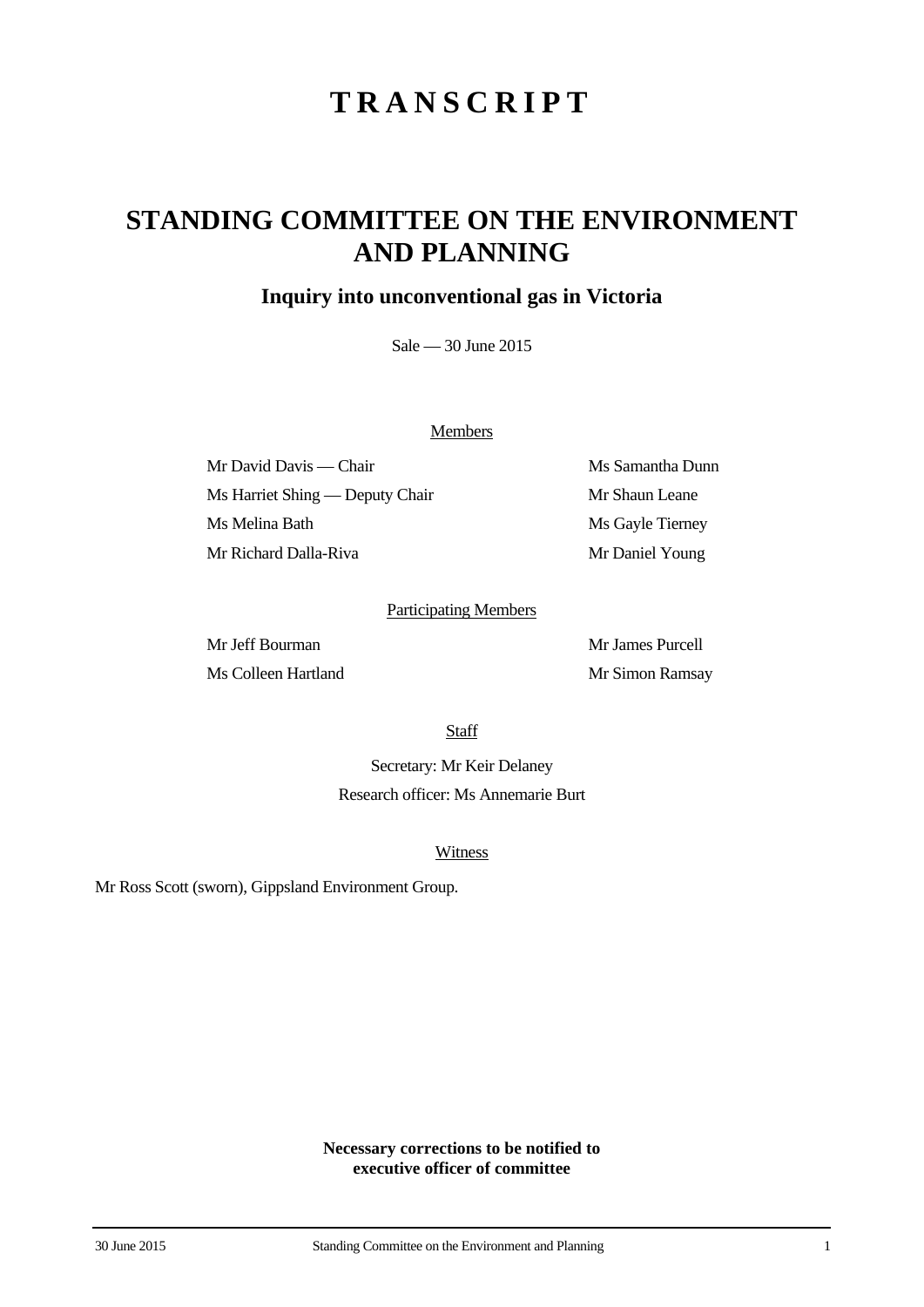**The CHAIR** — Welcome, Ross. Could you give us your name and address?

**Mr SCOTT** — My name is Ross Preston Scott, of . In case you do not know where that is, that is paradise, on the Gippsland Lakes.

**Ms SHING** — That is a very big call, Mr Scott.

**Mr SCOTT** — You can put that in my address too.

**The CHAIR** — Ross, if you could make a short statement on what is in your written submission and anything else you want to add, and then we will ask you questions.

**Mr SCOTT** — I have kept my statement brief because I realised that if I got more extensive I would be covering a lot of the subject matter that the other speakers would be covering and that my background and the environmental issues that I care about probably were not going to be covered by them. By profession I am a mechanical civil municipal engineer. I have worked on Australian aid and British aid in Fiji. I have worked in Papua New Guinea for the Shell group of companies and in Cambodia for the Asian Development Bank on emergency rehabilitation. When I work overseas I tend to be a highway engineer; when I come home I get all environmental.

I have been a river management consultant for the Latrobe and Thomson rivers improvement trusts, a consultant for the Mid Gippsland Rivers Management Board, general manager of the Lake Wellington Rivers Authority and project engineer on the Snowy rehabilitation trial project. My family has had a house on the lakes for 55 years. I have been visiting the holiday house during all that period, and I have lived there for the last 15 years. I was a foundation member of the Save the Gippsland Lakes Committee, chaired by the mayor of Sale in about 1985. He set that committee up, and I was a foundation member. I have been active, when I am in Australia, on lakes and river issues.

There are a few things I would like to point out to the committee, including maybe something that you will not hear or do not know already. I have said in the submission that there is much denial regarding the current degraded condition of the Gippsland Lakes. That has been a battle for the Gippsland Environment Group for years and years, to the extent that I was invited by Ramsar to meet the secretary-general in Sydney last November. I did as most engineers would do: I gave it to him straight. To quote Graham Harris, when he presented the audit of the ecological function of the Gippsland Lakes report in 1998, 'If you don't do something soon, the lakes will be stuffed'. I said to the secretary-general, 'He was right; they are'.

The federal government has taken us on as a third party — and you will read that in my brief statement — and has negotiated with the state government. The federal government has pulled the state government of Victoria in to start addressing the current degraded condition of the Gippsland Lakes.

I will give a brief explanation as to why the lakes are degraded. There is everything you have been hearing today that could impact on the watershed in the way of pollution, which is the main issue, which I will mention later. There has been an ongoing impact on the Gippsland Lakes, which are virtually nothing but a cesspool for the industries of West Gippsland. These are unmonitored, untested wastes, which we are pushing for, but since 1998 there has been a massive impact, with increased salinity, and this has come from the ocean. There have been many excuses given or explanations as to why the salinity has come up, but they tend to shy away from the fact that the entrance has been doubled in depth and the tidal speed has more than doubled since the trial dredging of 1998.

The trial dredging of 1998 — which was really capital works in drag — did not come about by accident. The East Gippsland Shire, in 2003, received \$193 600 from the federal government to explore and investigate Lakes Entrance as a deep-sea port. The reason they gave for this is that they wanted to increase the navigability of the entrance to cater for the deeper draft vessels servicing the offshore oil and gas rigs. That was the driver and has been the driver. That application quoted the entrance as 2.5 metres deep, and the shire's aim was for 6 metres. Two years later, in 2005, the state government allocated \$31.5 million to increase the infrastructure around Lakes Entrance for the port. Meanwhile the entrance was still 2.5 metres deep. You may get the indication that it was a lay-down misère — what was going to happen — the entrance was going to be deepened.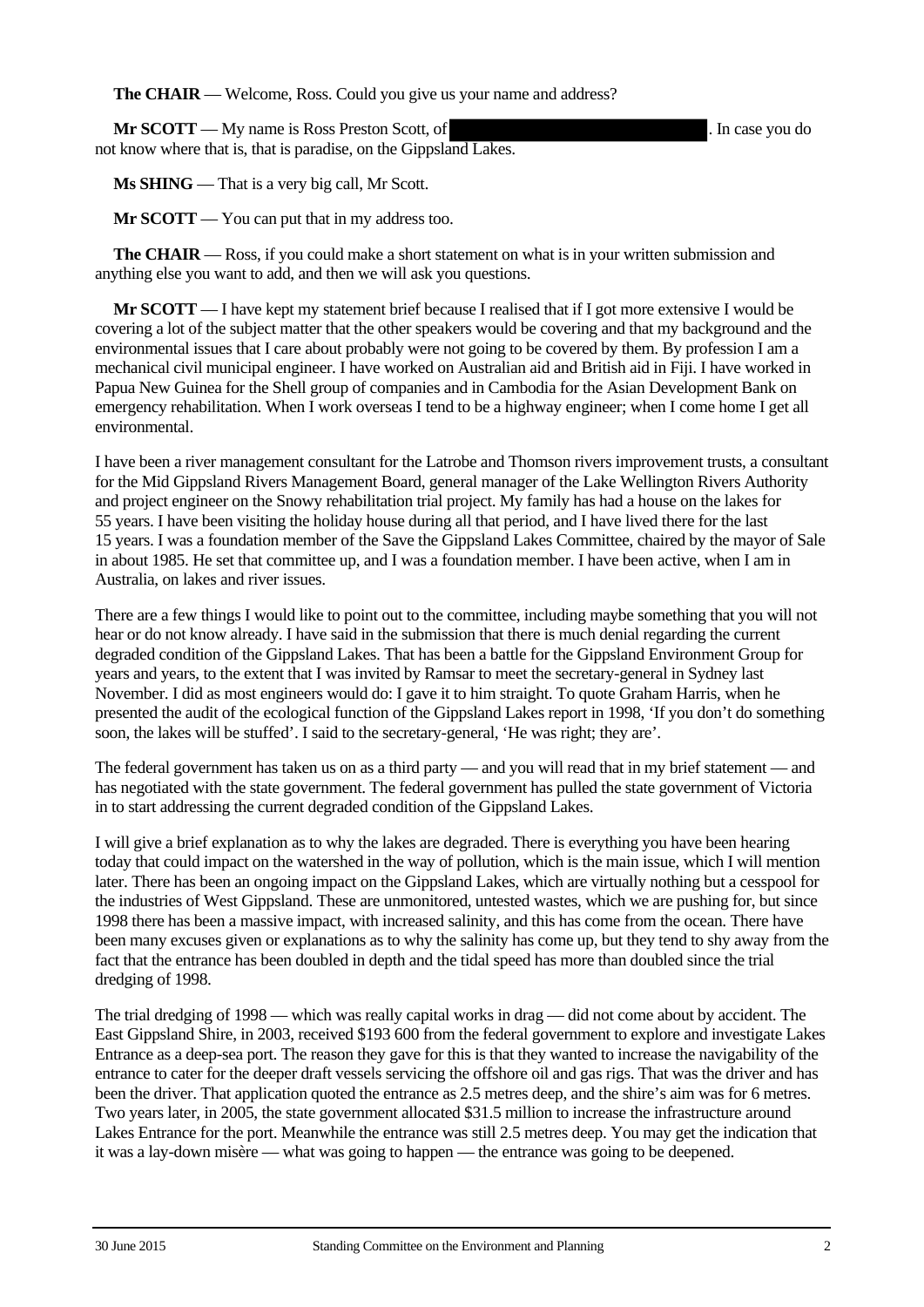The permit was issued to deepen it from 2.5 metres, and it was always a maximum of 3, because the old *April Hamer* dredger could only get to 3 metres. They got a permit to go to 4.5 metres for that one-year trial. They continued to dredge in 2009–10 without a permit under the Environment Protection and Biodiversity Conservation Act. When the Environment Defenders Office, acting on our behalf, reported that to — they keep changing their name — SEWPAC, or Sustainability, Environment, Water, Population and Communities, we received a reply saying it was not a substantive breach of the EPBC act. I am saving that one up for the next time I get a speeding fine — 'Officer, it was not a substantive breach'.

Gippsland Ports rapidly went to make the whole dredging exercise formal — official — and applied for a dredging permit in 2011, and they received that, only this time the permit was to go a metre deeper, to 5.5 metres, and the tidal speed went from, I think, 3 to 14.3 knots. The terminology for the amount of salt water coming in per tide is called a tidal prism. The tidal prism massively increased with the new dredging operation. That has been denied, and that is almost unbelievable. With the entry salinity in the lakes, what we call the baseline salinity increased — in other words, the normal salinity level increased. With a drought, the salinity went up; with a flood, it went down — but the baseline salinity was lifted beyond that which was achieved in the original breakthrough dredging to the entrance in 1889.

What we saw as an impact was death, basically, all around the lakes. The seagrass died. We were invaded by a synechococcus marine algal bloom for the first time ever. The bivalves — the shellfish — died. The sandworm died. The swans had nothing to eat; they went onto farmland nearby. The department issued permits to go and shoot swans, which did not go down very well. We were invaded by five species of sharks — so you can go swimming in our lakes any time! We also got squid and stingrays, and we got invaded about a year later by the green European shore crab, which has wiped out the food chain of fisheries and destroyed fisheries around the world. We have them in the lakes right now.

What I am trying to say is that the lakes were in a diabolical condition, and what we are concerned about is that we are likely to get another impact from basically the same industry that was responsible for this change. What was the driver in all this? As a blunt old engineer, I have to say I think it was revenue harvesting by the state government. Also, what we are looking at now is income harvesting by commercial interests. That is basically where we are at right now.

The thing that is a real concern is that water is a limited resource in this country, and it is sure a limited resource here now. It was deemed some time ago that we were wet — we could become the food hub of Victoria. I think it will be explained to you tomorrow that the irrigation district is probably overcommitted and that that is compounding as our weather patterns are changing, our rainfall is diminishing and our run-off from the lakes catchment is also declining. That also compounds the increased salinity — the less fresh water we have going in, the more saline it gets.

The other thing that is happening in the lakes is all to do with the fresh water and the salt water balance. One of the most important industries in East Gippsland is tourism. I said in my paper that it sounds corny, but the economy of East Gippsland is basically based on tourism — it is a very important factor anyhow, as well as farming — and the tourism industry is based on fishing, and principally the black bream. The black bream cannot spawn in the lakes anymore because the water is too saline. Basically, in simple terms, their eggs float, and they are smart enough that they do not do it; they run to the rivers to get the right salinity level. With the salt water underneath and the fresh water on top, their eggs then float out into the seagrass beds and they are protected there. The trouble is the seagrass beds are not there anymore. So fish stocks in the Gippsland Lakes are crashing. Anything I say today I can back up with documentation later on demand.

We have in fact a crisis not only environmentally but economically. The tourist industry has this habit — it is a bit like John Cleese saying, 'Don't talk about the war!'. We have the saying here, or I hear it all the time, 'For God's sake don't talk about any problems with the lakes, like sharks and the fish going down the drain, because it'll impact on tourism'. The fact is that it is impacting on tourism already. Fishermen who used to stop here are now buying their bait in Lakes Entrance and going further up the coast, so we are not seeing the tourist trade. Maybe it has not hit home properly yet, but it is starting to impact.

We touched on during your previous talks enforcement of regulations and the implementation of that procedure. It has been my experience that anybody in a government department who takes on an issue that is going to impact on private industry will be at risk of losing his job or losing promotion — and you are looking at one. In 1997 I reported a nationally accredited laboratory for falsifying the nutrient results from the Macalister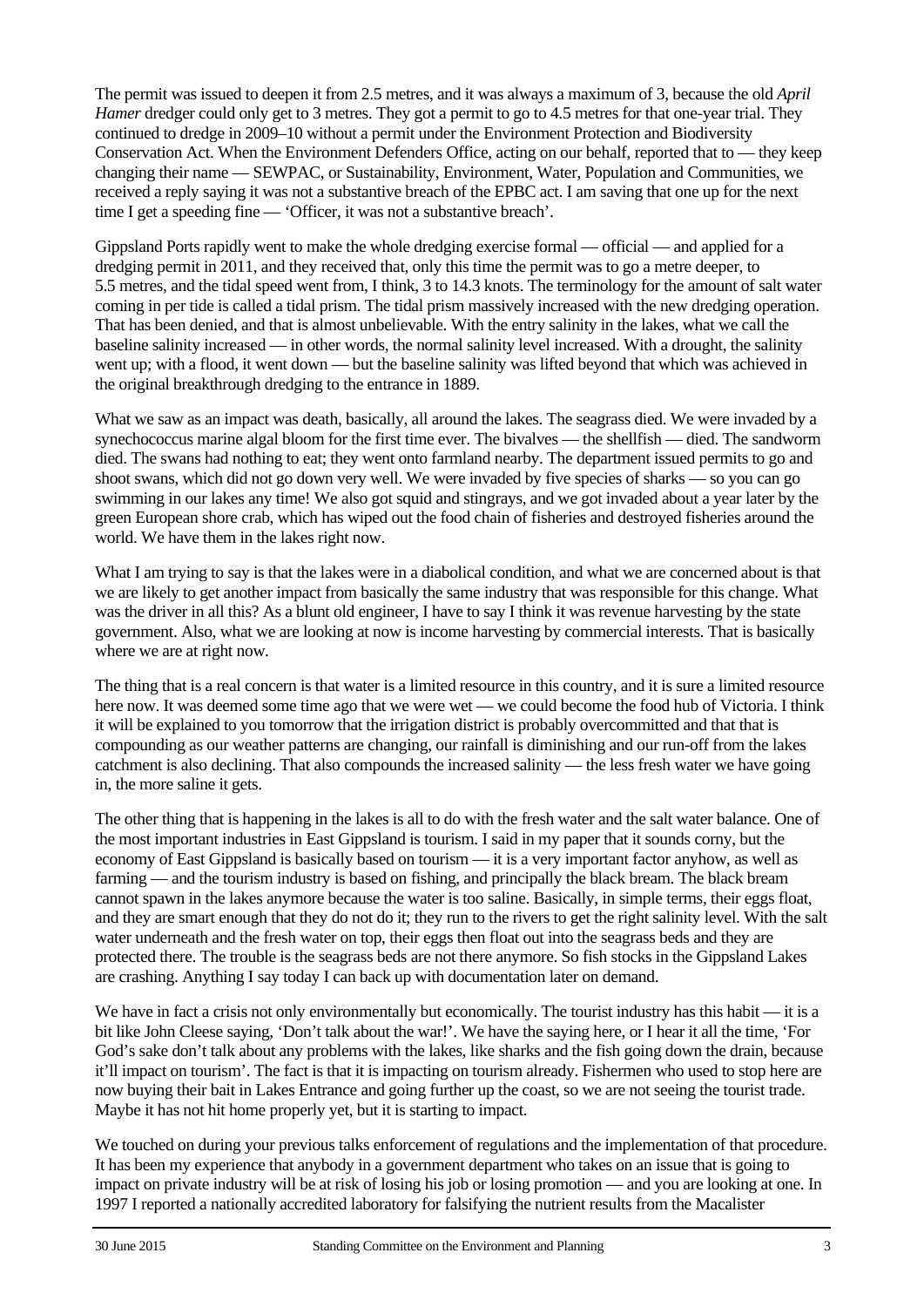irrigation district. I was warned three times, could not live with the fact that I had been gagged, blew it and got sacked. Two days later Minister Sherryl Garbutt reappointed me, but basically that was the end of my career. I am trying to give an example that any person who goes to really implement the regulations that are in place that can impact on the ministry, those people are at risk. This is the worry you have.

An example is the EPA. The EPA have got marvellous regulations — underfunded, under-resourced and under threat. An example would be in 2013 the EPA put out a report on the Gippsland Lakes and they reported that the deeper entrance had increased salinity in the Gippsland Lakes. I reported that to our member, Tim Bull. The very next day the EPA were under attack from the ports manager and the DELWP manager, and also the new Gippsland Lakes Ministerial Advisory Committee prepared a public relations statement to sort of cover up the comments that I was making to the media. The report was changed, and it then read that the entrance had been deepened to maintain the traditional navigability. So that poor scientist in the EPA got muscled, and that is just an example — and it needs investigation, by the way, but that is another fight. That is the sort of thing you are dealing with. So when we come to coal seam gas you can have all the regulations under the sun to protect the environment, protect farmers and protect their way of life, but if we do not have a management system which has a pragmatic manager at the top that has steelcap boots on, it is not going to work. There is something wrong with the system.

There is something wrong with our philosophy too. I was in Fiji on the top of a hill one day. I had ridden a horse up there — and I hate horses — but I was working for the Poms opening up villages by road. I had to negotiate the road reserve as we sent it up the mountains with the road. The chief said to me, 'Mr Scott, we don't own the land. We are the caretakers of the land. The land belongs to my sons and my sons' sons'. I believe we have gone missing with what our role is. We are assuming that everything that is under the ground is there to exploit for our generation. I would suggest that what is there is an asset for future generations and we do not have to necessarily go and dig the whole ruddy lot up at once. We are going to look like a Nauru in 100 or 200 years time — a big hole in the ground growing vegetables for Asia, probably.

When we are talking about risk assessment or analysis, invariably it looks at future risk and does not take into account the degraded condition that we have already got to start with. When we look at the risks of our future mining activities, it can compound the problems we have already got now. I have a professor mate who says to me, 'The politics is ahead of the science'. I have heard similar expressions here today, but I think that is basically right. Our greed driver is ahead of our knowledge and the science. I hesitate to use the expression and I do not like it — of precautionary principle, but my terminology is 'Hurry slowly. Know where the hell you're going before you move'. Nobody is saying that one day what is there will not be able to be mined and harvested without having a detrimental impact, but I am more than aware of what has happened around Morwell, where the land has sunk 2.4 metres in some places and 1.2 metres in other places because we have a thing called differential settlement. The aquifers under the ground are not evenly spaced, so we get this. We have destroyed farmland. We have turned farmlands into swamps around the Morwell area, and we stand the chance of having settlement — which I do not think anyone has talked about today — as a result of some of the mining activities that are proposed.

I think I had better let you have a go at me.

**The CHAIR** — I will restrict myself to one straightforward question here. I note in your submission you draw attention to the fact that:

… the current exploration licences both overlay the Ramsar-listed Gippsland Lakes site and also run to the headwaters of the lakes catchment at Warragul.

I understand that there would need to be environmental approvals if the Ramsar wetlands were in any way to be impacted. You might want to comment.

**Mr SCOTT** — You are correct, Chair. It would have to go through the federal government, it would be the EPCB act and it would have to be Ramsar. I assume you will know what Ramsar is; I hope you do. I did not want to get into that.

**The CHAIR** — It is a migratory bird treaty.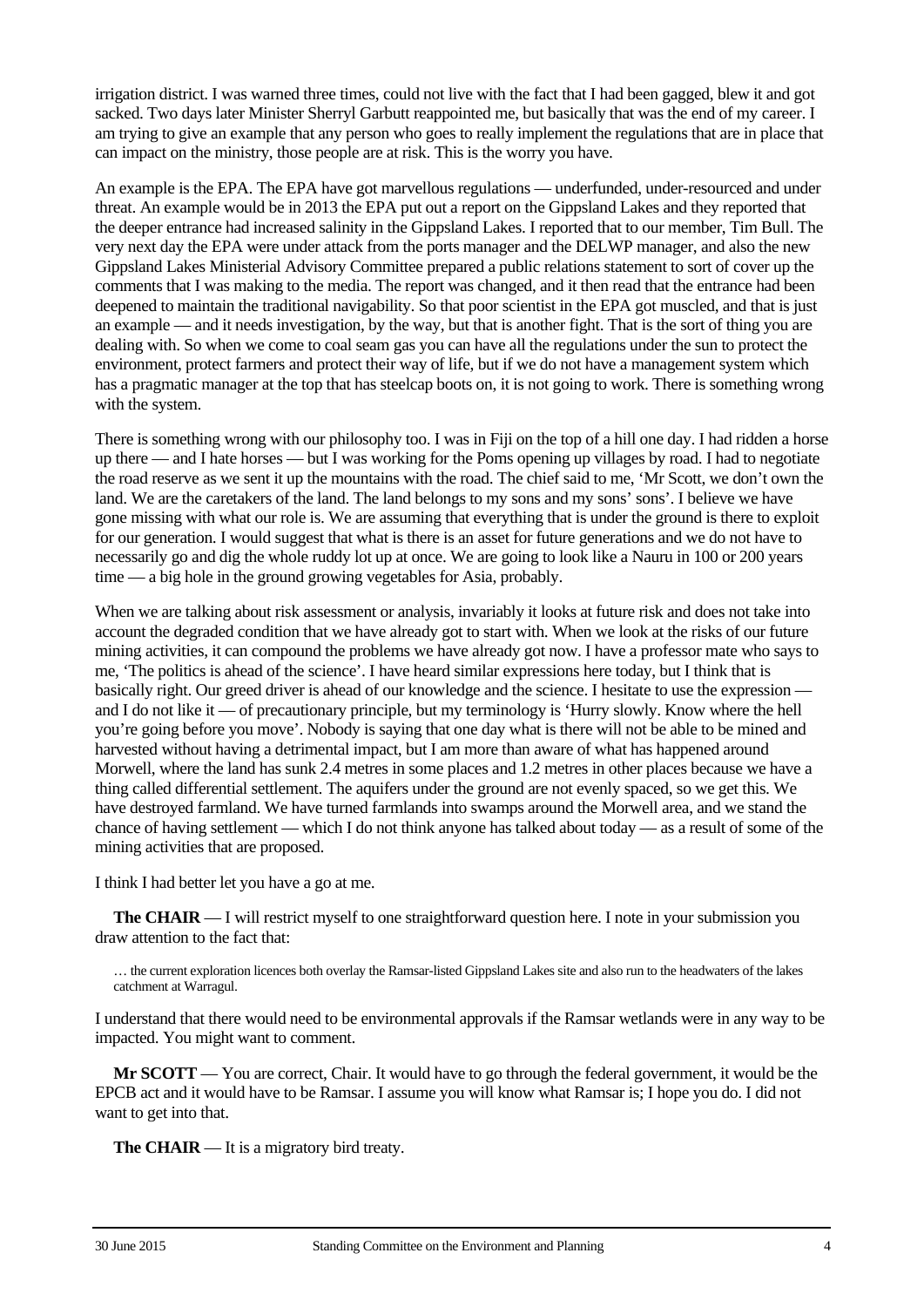**Mr SCOTT** — But basically it is an international agreement to protect the migratory birds that come from Japan or wherever down to the Gippsland Lakes and spin off to New Zealand and whatever. A treaty was signed in Iran.

**The CHAIR** — In 1970 or thereabouts.

**Mr SCOTT** — And the Gippsland Lakes became part of that parcel in 1982. So, yes, it is sitting straight over from Lakes Entrance through to Sale, where we are now, and in particular it is sitting right over Ramsar-listed wetlands. I do not know whether that has been adequately taken into consideration, but it should be because it will be like trying to do a river construction job in a heritage river. You have got to get your right permits.

**Ms SHING** — Thank you very much for your comments in relation to your submission. It seems to me that a lot of what you have put to the committee today refers not only to the knock-on future consequences of specific action taken on one site into the future but also by way of analogy to the importance of making sure that we take decisions that enable us to, in your words, 'hurry slowly'. I would like to ask you about risk — and this is something I have asked a number of other witnesses today — and your views on the extent to which risk in the terms of reference around unconventional gas might be able to be managed now in such a way as to properly manage potential problems and allow an industry of this proposed nature to go ahead. Do you think that there is a tipping point at which risk can be managed to take account of the various considerations that are in the terms of reference themselves?

**Mr SCOTT** — I am not an expert in anything, by the way. If the science gets ahead of the politics or even catches up to the politics, then there is no reason why anything cannot be done anywhere. But at this stage of the game it would seem that the science is way behind, and the thing that worries me personally is contamination of the watershed, contamination of the aquifer and contamination of the surface waters. I personally have this almost as a mission where I have been pushing for adequate monitoring of the feeder streams in the Gippsland Lakes and adequate scope of testing, because right now they are simplistic. They are the Waterwatch range of tests that are being done, and they would do not pick up the range of heavy metals. We tested on mercury a little while ago, and I will touch on it again. There is a range of heavy metals: there are pesticides, insecticides, fungicides, hormones, antibiotics. Someone mentioned the spud farmers. They use 23 different types of sprays, so that you end up with a perfect spud that has not got a blemish on it and then they go and wash them in bleach before you get them. Now all that, somewhere or other, ends up in the creek — I think it is Narracan Creek and comes down in the lakes.

We have a flood in the Morwell River that goes in and busts through the elevated diversion and floods the line. It gets pumped out into the lakes. Or we have an emergency discharge, so we just pollute the lakes again. When we are on top of the science, when we can manage properly and when we are good managers, I do not think there is anything we cannot do — but we are not within a bull's roar of it, in my opinion. We are managing this land for the next generations, and I think we have to keep remembering that.

**Ms BATH** — Thanks, Ross. I can hear your passion for the lakes and the ecology around the lakes and your concern for the salinity. That is one area. I asked the girls just before: with respect to conventional gas, have you looked into any research around the effect of salinity through drilling or through gas exploration? What would be the effect on the water around having done research in that area?

**Mr SCOTT** — To answer that as best I can, my limited reading — and it is limited, because the lakes are what I am on about — is that it can come up with saline water out of some of these sites. But compared right now with what is coming through the entrance and what is being pumped out of the mines, the open-cut mines, it may not be the salinity — in fact, it may not be major — but it depends on where it is and how much it is.

**Ms BATH** — Did you mean open cut mines or coal seam — —

**Mr SCOTT** — The open cut coalmines are pumping salt water out into the lakes. They are 100 metres deep, and they dewater another 100 metres below; otherwise the bottom blows up. It is called pore pressure blowout. So they have dewatered. The mines around Loy Yang or whatever have dewatered up as far as Rosedale, so you get settlement as well, and the trees die because their roots cannot get down there. It is all good stuff!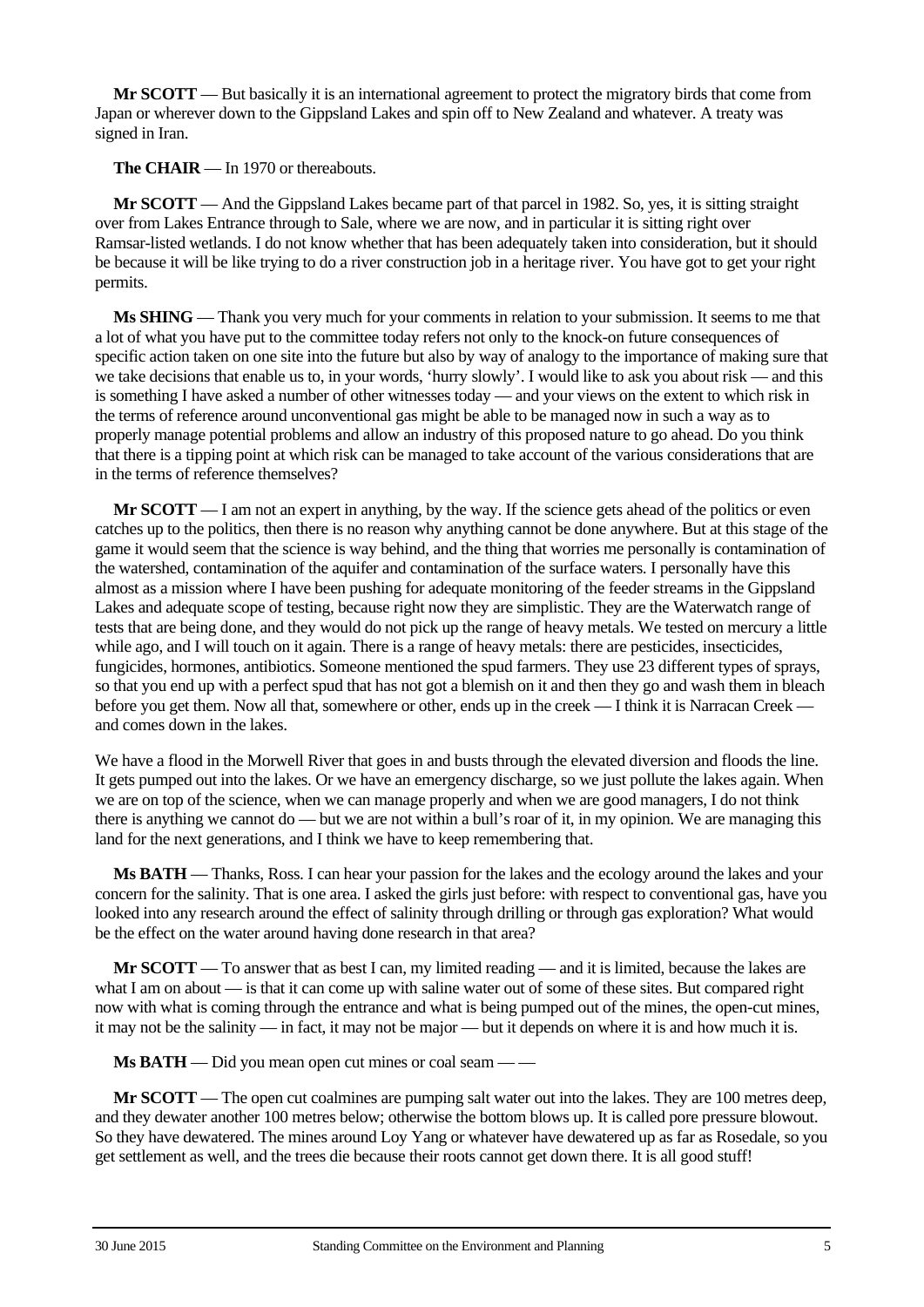Compared to what is going on now the salinity issue is probably not the main driver. It is the products they use for fracking combined with the simazine and the atrazine for the plantation forestry combined with the mercury and dioxin that comes from APM — or has come from APM. We add this witches brew together, and it all ends up as a mix in the Gippsland Lakes. And they can combine to form products we are not even aware of — so I am advised. So pollution is a major problem, and we tend to be eating the end product. Tomorrow you are going to have Dr Jo McCubbin, who is a paediatrician. She is one of three people who raised the issue; well, she supported me, because I have been trying for four and a half years and getting nowhere. The three eminent doctors approached the health department, and they are now doing a survey of the fish of the Gippsland Lakes to see the mercury levels to see if they are fit for human consumption, and if some of them are, then to put out recommendations on the meal sizes. Pregnant women just should not be eating fish with mercury in it at all, so that is the sort of stuff that is going on with the Gippsland Lakes.

I just worry we are going to get more contaminants. Here we are for the first time with the federal government and the state government and Ramsar pushing for something to be done on the lakes, and we could be impacted on again.

**Mr LEANE** — I will make a comment. I spent all week at Paynesville — —

**Mr SCOTT** — I hope you did not eat fish!

**Mr LEANE** — I did. I actually caught a lot of bream.

**The CHAIR** — It's tasty.

**Mr SCOTT** — At least you are not pregnant. That is the main thing.

**Mr LEANE** — No. I know you are concerned about tourism, but it was a great week.

**Mr SCOTT** — And the water is beautifully clear, isn't it? Because it is salty, and all the dirt particles coagulate and sink to the bottom. That is a sign of salinity.

**Mr YOUNG** — Thanks, Ross. I am a pretty keen duck shooter, you could say, so I am fairly well versed with Ramsar-listed and protected wetlands, especially in northern Victoria, where I come from. And they are quite important to me and my activities and recreations. Do you think this kind of exploration could go on, given all the correct protocols and safety precautions are in place to exclude certain areas from it, such as the Ramsar-listed wetlands?

**Mr SCOTT** — Firstly, let me say that if it was not for field and game, we would not have half the wetlands we have got in Victoria.

**Mr YOUNG** — I agree with that.

**Mr SCOTT** — Secondly, one of the wetlands that is at risk to salinity is the Heart Morass, which is on the lower end of the La Trobe River, where field and game put \$1.5 million into buying back the low-lying farmland between the Sale common, on the South Gippsland Highway, and the Heart reserve on Lake Wellington; right? The Williamson foundation put in \$1 million; we are just about to lose it to salt. Another driver. I drew up the plan that came up with the concept of buying the land back in 2000. I got rubbished at the time, and thank God Peter Symond, the mayor, picked it up and ran with it.

I would be trying to protect wetlands, to keep wetlands right out of this, and I do not think that the industry would be silly enough to be putting sites down in known wetlands, but I think the effect is going to be more peripheral. If you drop the watertable, you are not going to have any water in the ruddy wetland, are you? I think there will be indirect impacts. I do not think I answered that very well, but I do support you knocking a few feathers out if you can keep building wetlands.

**Ms HARTLAND** — Thanks very much for your presentation, Ross. It was really interesting. I think the point you are getting to is that we have a problem with the cumulative effect, so already the lakes are in trouble.

**Mr SCOTT** — Yes.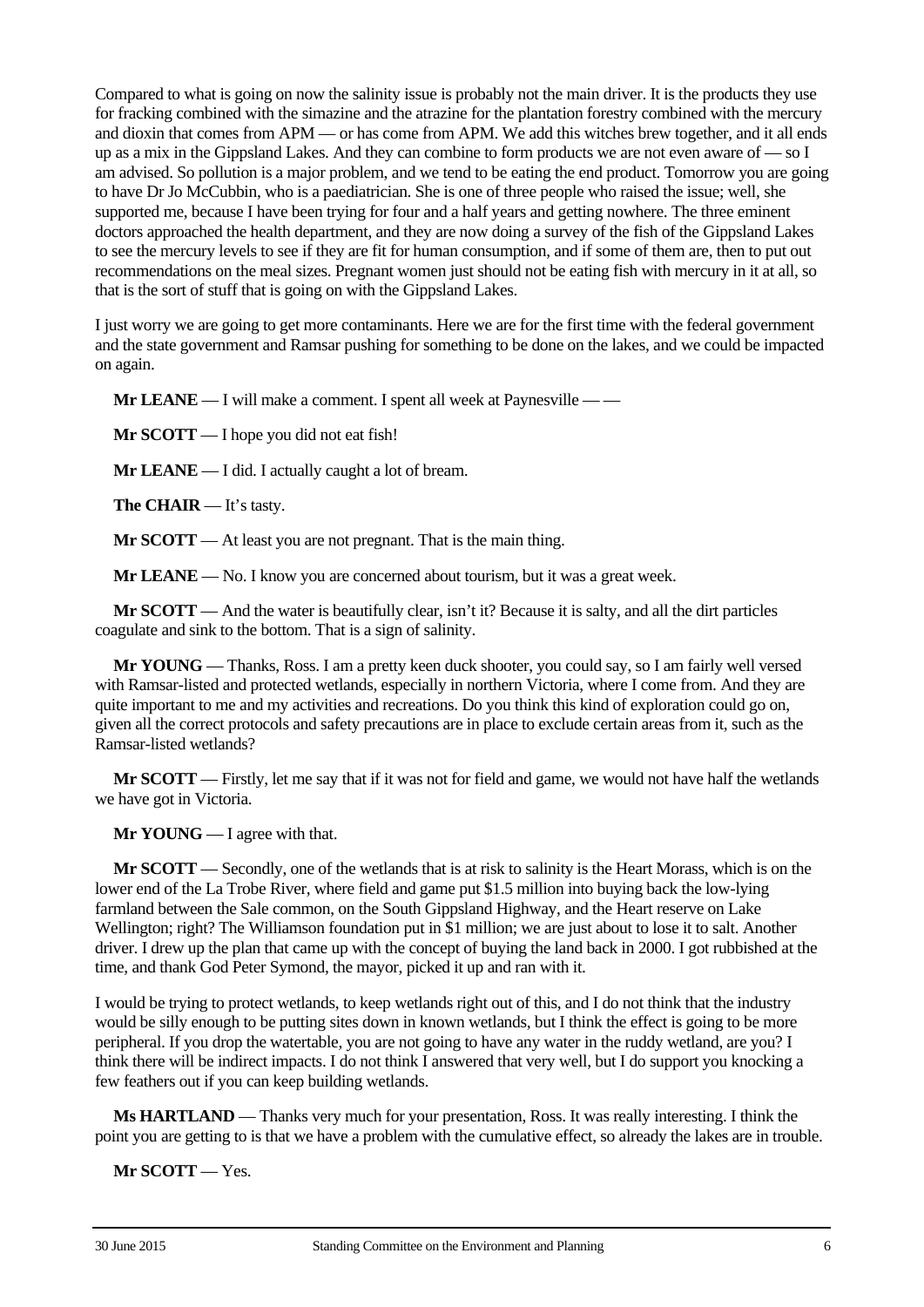**Ms HARTLAND** — And if this happens you are really concerned that this would add to it. Can you talk about anywhere that you are aware of in the world where there has been a similar problem so we could compare?

**Mr SCOTT** — I think we are unique. I have looked at Holland and other places to try to come up with structures that can hold the salt back. The best I came up with was the Mary River just out of Darwin. So, no. I do not like the term 'cutting edge', but I think we are tackling something that no-one else has tackled. This is the largest inland waterway — navigable waterway — in the Southern Hemisphere. We do not have too many of those places around the world. I am digressing a little bit, but I forgot to mention that the state government has just authorised a consultant to look at a salinity barrier at Metung, which is something I personally have been suggesting for 6 years and others have been suggesting for 50. That is a constructive move. There is a big awareness that if we do not do something rapidly, we are going to impact right up the chain through commercial tourism and have an environmental disaster. Darren Chester, our federal member, has publicly said that the Gippsland Lakes are our equivalent of the Great Barrier Reef. I just hope that we treat our lakes a bit better than they treat the Great Barrier Reef.

**Ms SHING** — I reckon they are better.

**The CHAIR** — I reckon they are better too.

**Mr BOURMAN** — Thank you for your submission. At the going rate now it appears that the Gippsland Lakes are, fish stock wise, starting to deteriorate. If this were to go ahead and there was a problem, how long do you think the fish stocks would last before it becomes absolutely barren? I know it is a 'How long is a bit of string?' sort of thing.

**Mr SCOTT** — If we can leave the coal seam gas exercise out of it, the fish stocks in the lakes have had it anyhow, because the professional fishermen are netting the spawning bream as they go up the river mouth to spawn. Thank God for Lisa Neville, and I think it is also the agriculture minister; they have said they are going to get the nets further out from the mouths of the rivers to try to save this. The way for us to really save it is to change the salinity in the lakes, and we can if we can get this damn barrier in place — a submerged barrier. I have been a construction engineer, and I could build the thing — let us put it that way. We have just got to go through the process of the consultants, and we have to do all our hydrological studies and whatever, but what is going on now, what you are suggesting, it will probably have a minimal effect. It might have an effect on the quality of the bream, but it will not have an effect on the spawning and the recruitment. That is what we are missing right now. Do not forget the five species of sharks we have got. Some of them are nasty, so swim in the pool.

#### **Mr BOURMAN** — Exactly.

**Mr DALLA-RIVA** — Ross, just a broader question. You have been specific about Gippsland Lakes. Do you have a view about the onshore gas industry being located elsewhere and thereby just declaring where you are suggesting as being off limits?

**Mr SCOTT** — I love rivers. Mankind has got an affinity for water, haven't we? Historically man did not go and build a city on the top of a hill with no water. I worry about rivers and waterways from the contamination point of view. The first thing you lose is your invertebrate chain, your food chain. You lose your fish, you lose your native crays, you lose your platypus, because there is no food. In a general sense that would be my concern. That is not very specific, but then maybe your question was not specific.

**Mr DALLA-RIVA** — In light of that, have you done any other investigations or work outside of the immediate area in respect of that?

#### **Mr SCOTT** — No.

#### **Mr DALLA-RIVA** — No?

**Mr SCOTT** — You are dealing with a 78-year-old retired civil engineer. I am busy fighting on the lakes, let  $alone - -$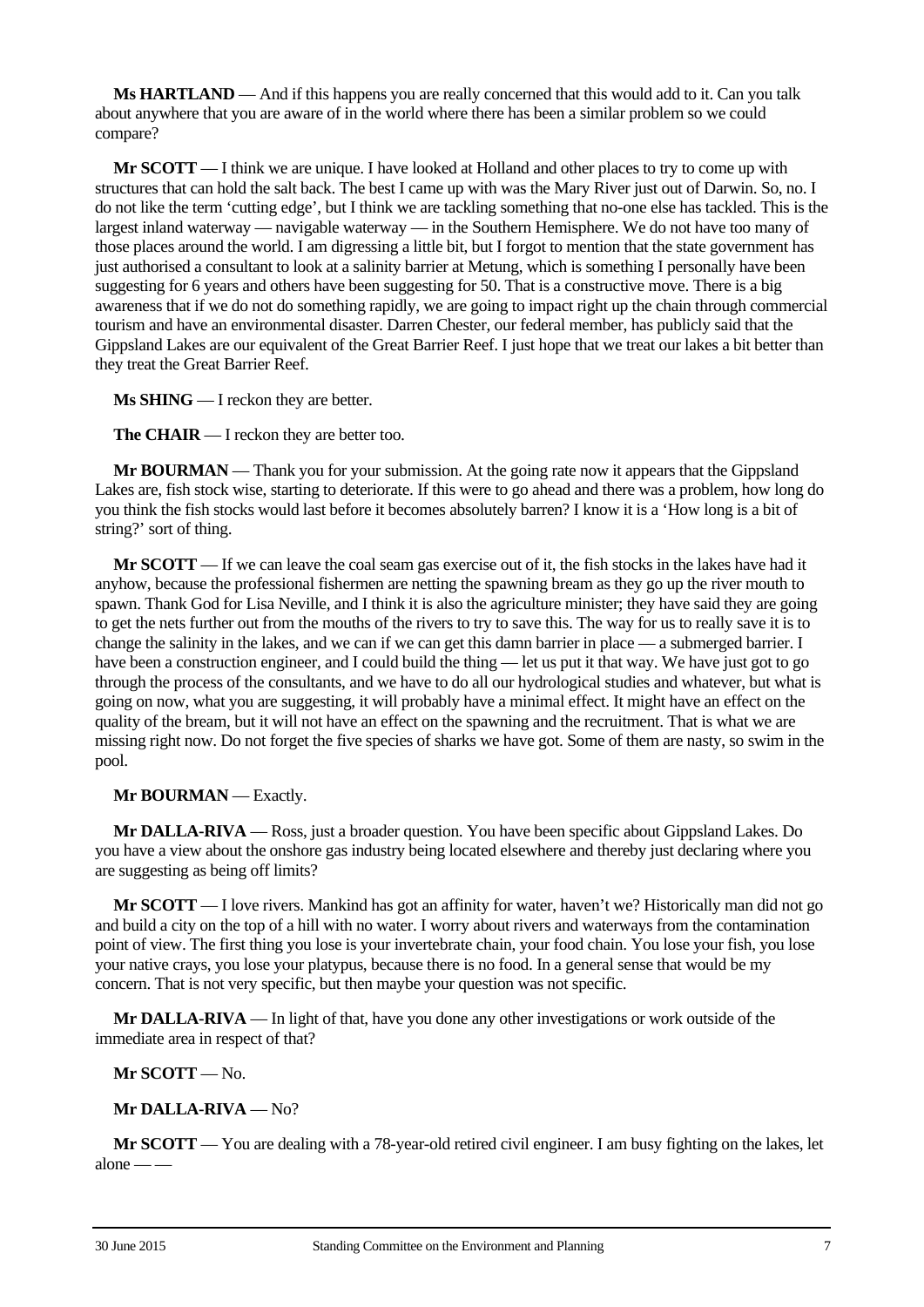**Mr DALLA-RIVA** — Okay, but in terms of the lakes, you would have significant evidence that you have presented either to government or to others that you would be able to present to the committee here about some of those effects of the impact.

**Mr SCOTT** — The problem we have — politicians are great ones at this — is there is no evidence to suggest, and many a sentence starts that way, because we do not monitor and we do not test it. If you do not monitor, you do not test, you do not know and you do not have to change your practice. Once we get this — and I am hoping that the worm is turning, squirming right now — we are going to get continuous monitoring equipment on our streamflow gauging sites so that we can test concentrations of these products. We multiply it by the amount of water going by, and we are going to end up with loads. When we start doing that, we can start to get into a position where we can manage our environment and manage our streams and manage industries that may be polluting. Until we do that, I could not comment any further.

**Mr DALLA-RIVA** — Do you have any evidence to present to the committee? You have given us  $verbal$  —

**Mr SCOTT** — On?

**Mr DALLA-RIVA** — Is there any sort of documentary evidence that you have produced to assist the committee in its deliberations — —

**Mr SCOTT** — The only thing I have had input into since I retired was with the professor, and we looked at the endocrine disruptors coming from intense dairy farming in the Macalister irrigation district. The range of products that are actually coming through that no-one is testing for — —

**Mr DALLA-RIVA** — Could you present that?

**Mr SCOTT** — Sure. I can send a copy of that, yes. I do not know that it is going to help you much, but it is an indication that we are not doing it.

**Ms SHING** — Primary source material is important.

**Mr DALLA-RIVA** — It is important for the committee.

**Mr SCOTT** — We got a grant from the Myer Foundation. That testing is very expensive because no-one is doing it. If you have a one-off test, the unit rate is up through the roof, but if you have 100, the unit rate comes down.

**Mr DALLA-RIVA** — Anything that you have done in the last 78 years that is relevant — and I say it tongue in cheek — but anything you may be able to present to us -

**Mr SCOTT** — I was bloody dangerous in preschool, I can tell you.

**Mr DALLA-RIVA** — Any bad finger-painting. No, anything that would assist the committee that we could then look at in camera.

**Mr SCOTT** — I can give you some information — I do not know whether that is going to help either — but the nutrient loads coming off the Macalister irrigation district are about three times what was being reported. What I am saying is that we have to up our game. If we are going to look after the environment, if we are going to look after the wider community, if we are going to look after commerce and tourism and whatever, we have to manage a damn sight better than we are doing now.

**Mr DALLA-RIVA** — I need the evidence that you have given us.

**Mr SCOTT** — I will give you whatever I can.

**The CHAIR** — I appreciate that.

**Mr SCOTT** — And feel free to come back if you think there is something else.

**The CHAIR** — The secretariat may. That is appreciated.